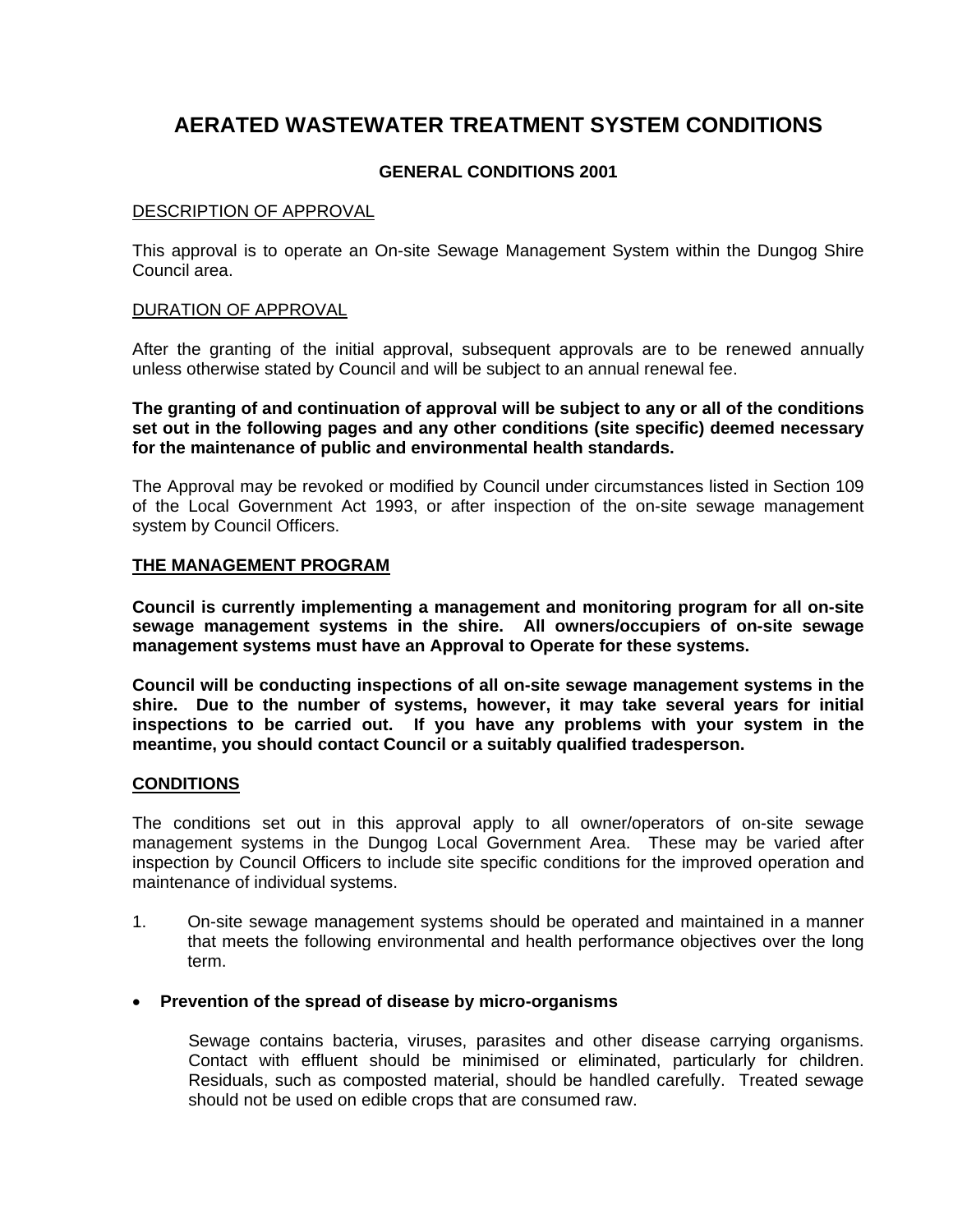# • **Prevention of the spread of foul odours**

## • **Prevention of the degradation of soil and vegetation**

On-site sewage management systems should not cause deterioration of land and vegetation quality through soil structure degradation, salinisation, waterlogging, chemical contamination or soil erosion.

# • **The discouragement of insects and vermin**

On-site sewage management systems should be maintained to prevent insects and vermin from entering septic tanks and other treatment devices such as greasetraps. Otherwise insects and vermin may multiply in numbers and spread diseases.

#### • **Prevention of contamination of water**

On-site sewage management systems should be operated and maintained so that surface waters and groundwaters are not contaminated by any flow from treatment systems and land application areas (including effluent, rainfall run-off and contaminated groundwater flow).

# • **Ensuring that persons do not come in contact with untreated sewage or effluent (whether treated or not) in their ordinary activities on the premises concerned**

# • **If appropriate, provision for the reuse of resources (including nutrients, organic matter water)**

The resources in domestic wastewater (including nutrients, organic matter and water) should be identified and utilised as much as possible within the bounds posed by other performance objectives; water conservation should be practiced and wastewater production should be minimised.

# • **Minimisation of any adverse impacts on the amenity of the premises and surrounding lands**

On-site sewage management systems should be operated and maintained so that they do not unreasonably interfere with the quality of life and where possible, so that they add to the local amenity. Special consideration should be given to aesthetics, odours, dust, vectors and excessive noise.

- 2. The sewage management facility must be maintained in a sanitary condition and must be operated in accordance with the relevant requirements of the Local Government (Approvals) Regulation 1999, and other relevant operating specifications.
- 3. The system of sewage management must not permit any effluent to discharge into any watercourse or onto any land other than its related effluent application area.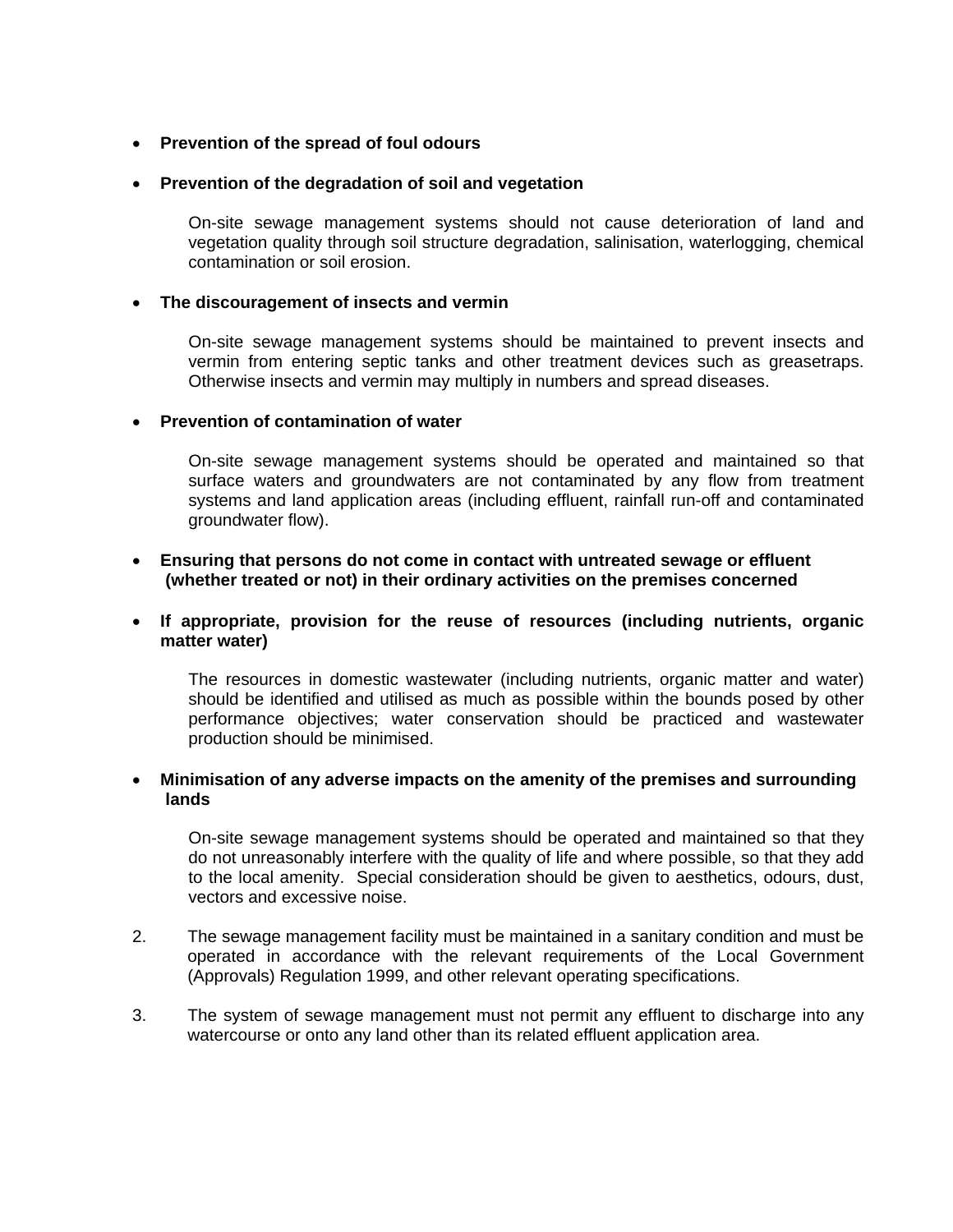- 4. The conditions (if any) of any certificate of accreditation issued by the Director-General of the Department of Health for any components of the sewage management facility must be complied with.
- 5. Owners must submit an application to Council before carrying out work on their on-site wastewater management system and associated pipework that alters the design and operational characteristics of the system from that which was originally approved. Licenced tradesmen must carry out all such work.
- 6. Tanks should be maintained and inspected to ensure excessive sludge levels do not decrease the efficiency of septic treatment and disposal. Council recommends that tanks with an average family loading be desludged regularly (3 to 5 years).
- 7. Effluent and septage (sludge) removal must be carried out by Dungog Council Approved transporters and discharged to an approved sewage treatment facility.
- 8. Council must be notified of any failure of on-site sewage management systems that may result in pollution occurring or pose a risk to public and environmental health.
- 9. Users of on-site sewage management systems must ensure the efficient treatment and disposal of waste by not placing in the system any substances that the system is not designed for or that may decrease the efficiency of the treatment or disposal process.
- 10. The owner/occupier shall maintain any land disposal area in regard to regular mowing, adequate cover, elimination of weeds and maintenance of plants and shrubs.
- 11. Owners of on-site sewage management systems must install and maintain all equipment considered necessary by Council Officers for the safe and efficient, storage, treatment, disposal, removal and transfer of wastewater and effluent.
- 12. All stormwater and seepage must be prevented from entering the septic tank and be diverted where at higher levels away from on-site disposal areas.
- 13. Tanks and disposal fields should comply with recommended buffer zones from boundaries, waterways, dwellings, pathways, pools, dams, driveways and paths and groundwater bores.
- 14. All untreated effluent must be disposed of by sub-surface disposal.
- 15. Livestock and vehicles should be kept out of sub-surface disposal areas.
- 16. The person operating the system of sewage management must provide details of the way in which it is operated and evidence of compliance with the relevant requirements of the Regulation and of the conditions of the approval whenever Council reasonably requires a person to do so.
- 17. Council may carry out inspections at a frequency accorded to the assessed risk of the system, to determine compliance with the approval and fees will be charged for these inspections. These fees are specified in the schedule of fees included with the Council Management Plan for the period in which the inspection is carried out.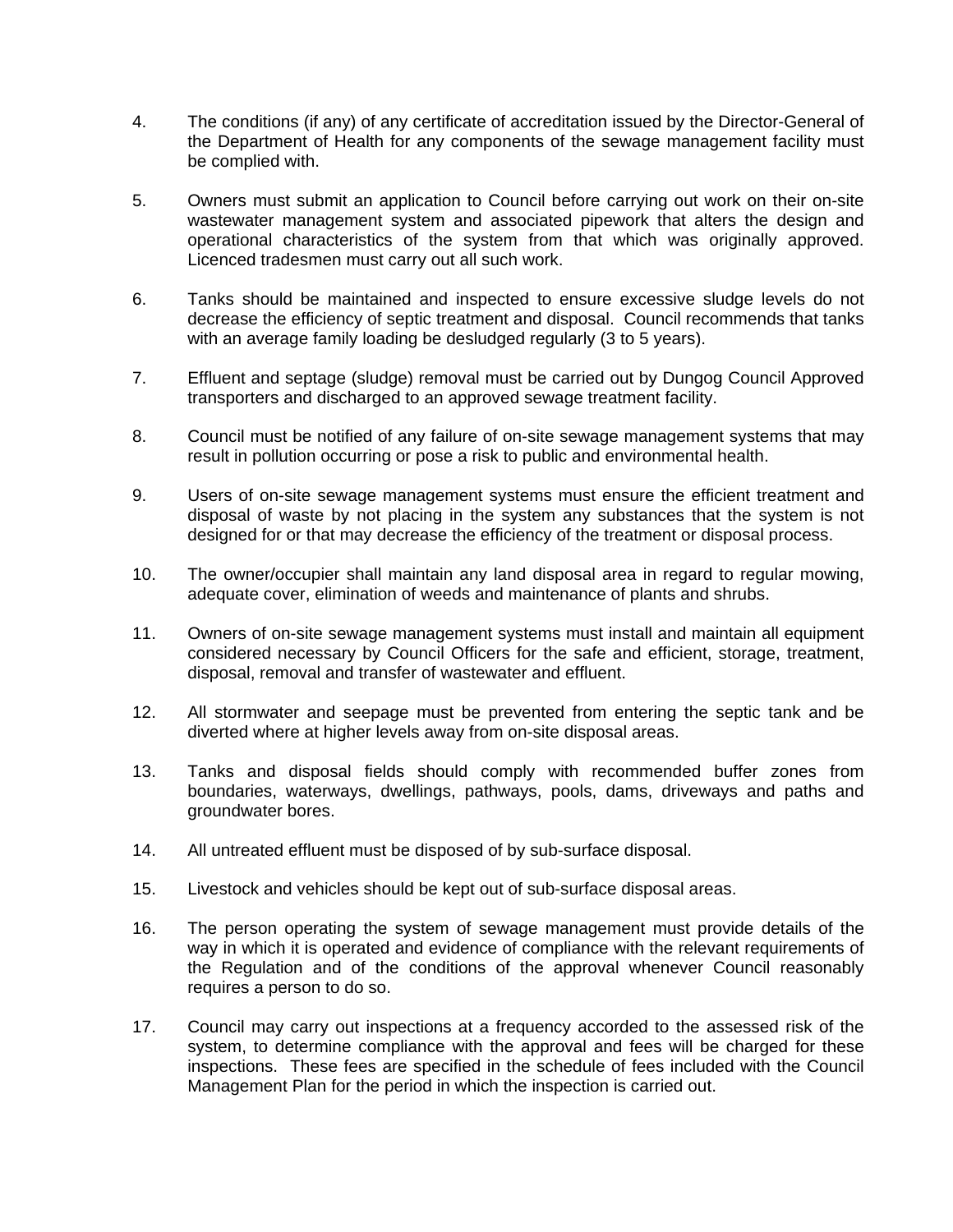**The following conditions apply specifically to owners and operators of the nominated system and are additional to those conditions set out above.** 

# **AERATED WASTEWATER TREATMENT SYSTEM CONDITIONS**

- 1. No spray irrigation is allowed unless the effluent from the aerated septic tank is in accordance with the specifications of Heath Department for effluent from that system.
- 2. Discharge or runoff into stormwater easements or other drainage channels is strictly prohibited.
- 3. Soaker hoses, common garden sprinklers and standard water hoses and fittings are not to be used to irrigate from the approved system.
- 4. The disposal area to receive effluent from the aerated septic tank is to comply with Council's requirements and the design detailed in the approved plans prior to connection of the irrigation system to the aerated septic tank.
- 5. Sprinklers with a throw of not more than 2 metres shall be used and shall produce coarse droplets (instead of a fine mist) to minimise the risk of aerosol dispersion and wind drift of effluent. A plume height shall not be more than 400mm above the finished surface of the irrigation area. The irrigation pipes and sprinklers are to be installed in accordance with the plan approved by Council.
- 6. Spray irrigation equipment connected to the distribution lines shall be fixed.
- 7. All irrigation pipework and fittings shall comply with all parts of Australian Standard 1477 or Australian Standard 2698.2.
- 8. There shall be no cross connection between any irrigation pipework and a potable water supply.
- 9. Along the boundary of the surface irrigation area there shall be at least two (2) warning signs clearly visible to inform the occupants of the premises that recycled water is used for irrigation. These signs shall comply with AS 1319 and have:
	- a) lettering visible at three (3) metres, and
	- b) wording, "**Recycled water, avoid contact DO NOT DRINK**."
- 10. The owner/occupier shall enter into an annual service contract, requiring quarterly servicing, with the manufacturer, or other person authorised in writing by Council to service aerated septic tanks.
- 11. Recreational lawn areas of domestic premises shall not be used for disposal of effluent from aerated septic tanks.
- 12. The owner/occupier shall maintain the irrigation area in regard to adequate cover, elimination of weeds, maintenance of plants and shrubs.